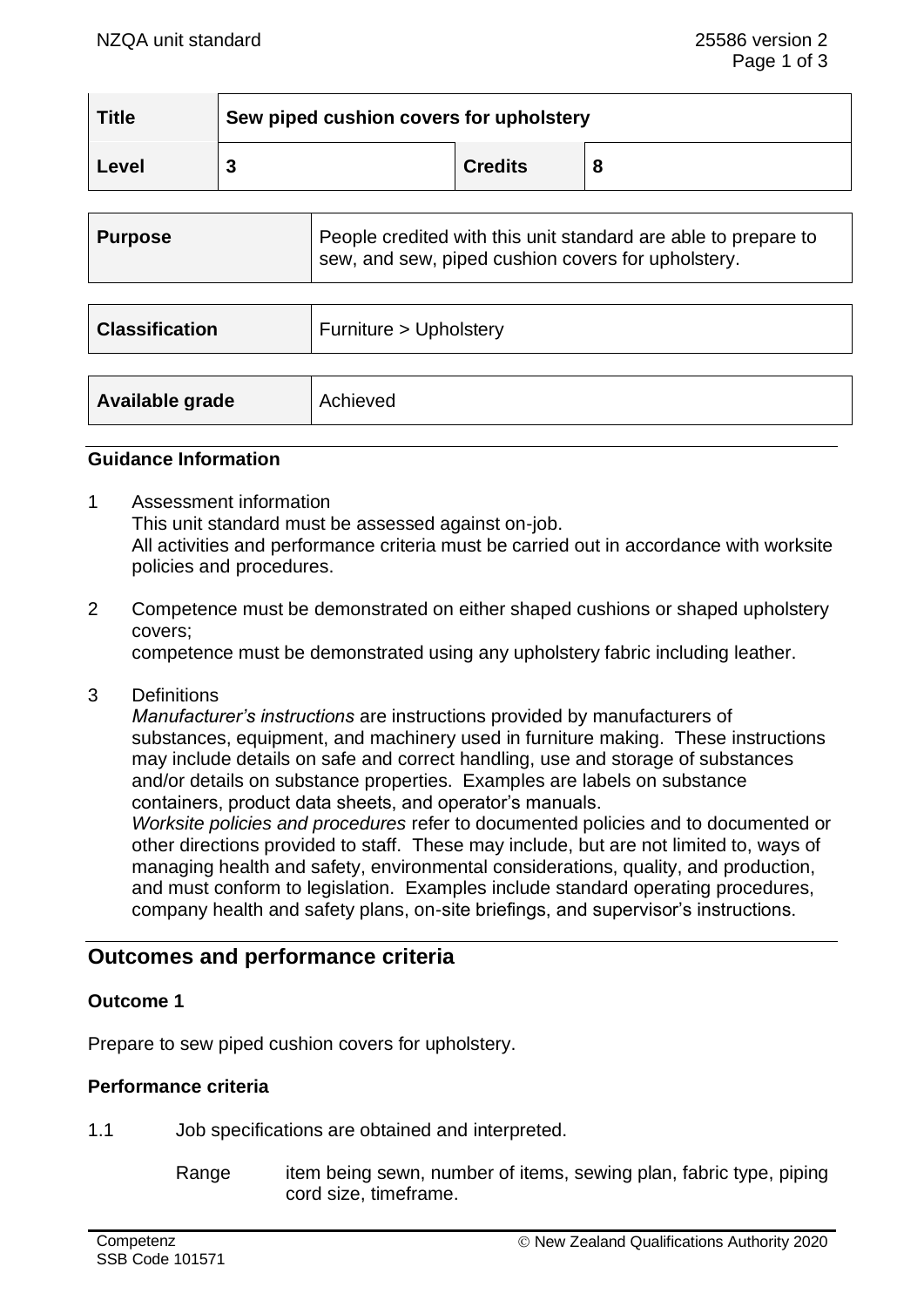1.2 Materials for the job are obtained in accordance with job specifications.

Range fabric panels, piping cord, piping fabric lengths.

1.3 Machine is prepared in accordance with job specifications and manufacturer's instructions.

Range threaded, foot changed.

#### **Outcome 2**

Sew piped cushion covers for upholstery.

## **Performance criteria**

- 2.1 Piping fabric lengths are joined on the bias in accordance with job specifications.
	- Range salvage removed, 45 degree angle, no gathering.
- 2.2 Piping fabric is folded around piping cord and sewn onto top and bottom cushion panels in accordance with job specifications.

Range piping salvage and cushion salvage parallel, piping salvage cut so corners are square, no gathering, panel shape maintained, no fabric piping joins on front edge of cushion cover.

2.3 Piping ends are joined.

Range tight, minimal bulk, no gathering, no cord showing, placed at back of cushion cover.

- 2.4 Zip is inserted into back border panel.
- 2.5 Border panels are sewn together in accordance with job specifications.

Range even seam salvage allowance.

2.6 Border panels are sewn to piped top and bottom cushion panels.

Range even seam salvage, sewn close to piping to cover previous stitching, corner seams and/or checkpoints matched.

2.7 Piped cushion cover is turned right side out and piping checked and confirmed to meet job specifications.

> Range tight and evenly piped edge, no stitching shown, piped corners square, top and bottom panels parallel.

2.8 Work area is left clean, clear, and safe.